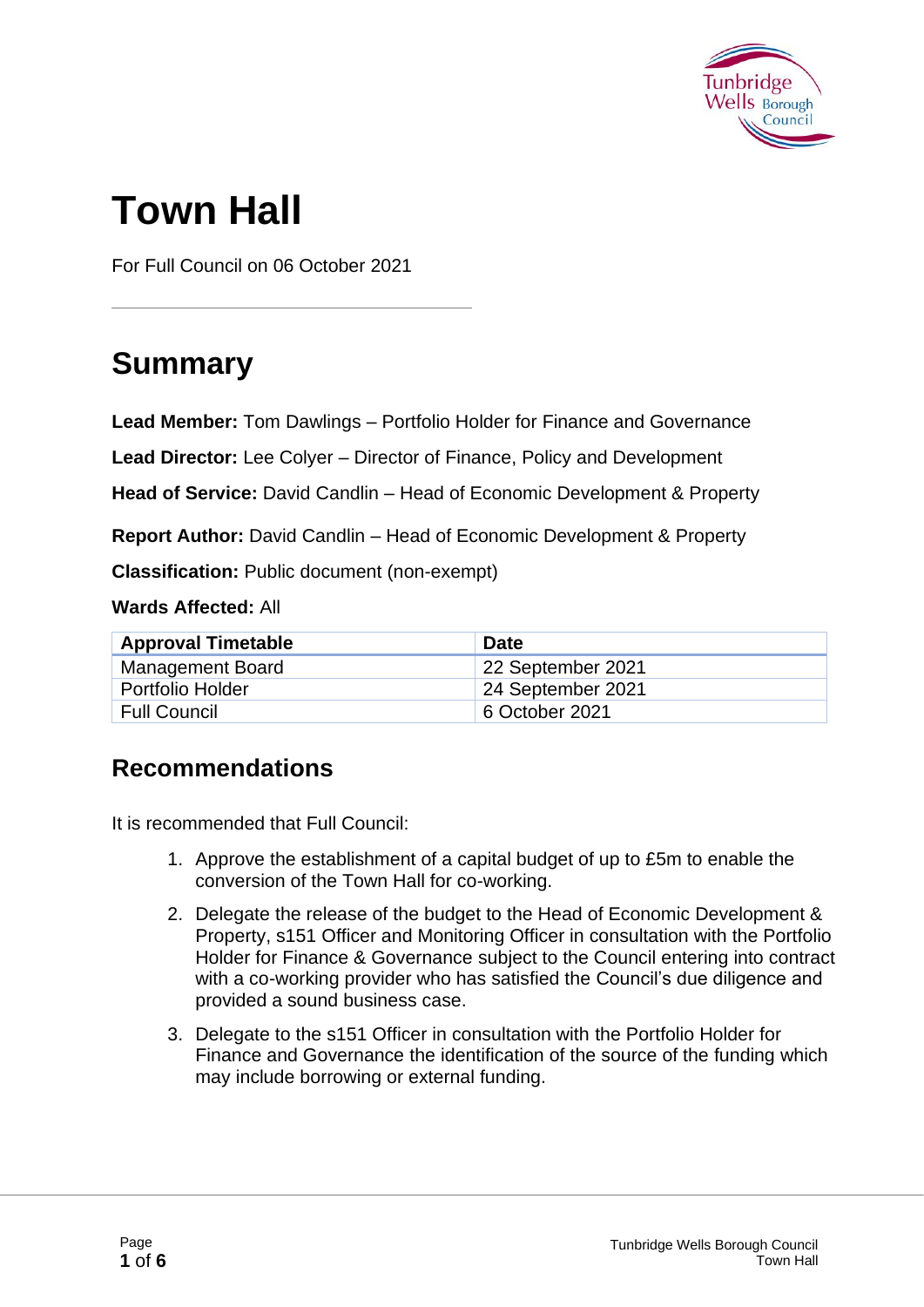## **1. Introduction and Background**

- 1.1 In December 2019, the Council's Cross-Party Working Group (the Working Group) produced a report which was accepted by Full Council.
- 1.2 The report recommendations, in essence, were that the Council should develop a long-term plan for the Town Hall, Assembly Hall Theatre and 9/10 Calverley Terrace and that this should be widely owned, communicated and informed by refreshed versions of the Council's Cultural and Parking Strategies. The report recommended that the Council should prioritise uses for office accommodation and performance and fund these through the disposal of the Mount Pleasant Avenue and Great Hall car parks.
- 1.3 In line with the work of the Cross-Party Working Group, Cabinet on 29 July approved the procurement of a partner to deliver co-working space and reduce the overall office space occupied by the Council. The development of Modern Ways of Working (MWoW) is enabling the Council to develop and deliver an efficient post-Covid operating model. In turn this will result in the reduction of overheads and revenue budgets through efficient user-focussed service delivery, appropriate office accommodation and flexible working. This means the Council will reduce its office space to approximately 11,442sqft (1063 m2), releasing 19,795sqft (1839 m2) of space for occupation/management by a partner/s. As previously reported the Council Chamber and meeting rooms while required for Council use, will be used more flexibly.
- 1.4 In early August the Council went out with an advert to gauge market interest. Four co-working companies declared an interest and presented to a panel including members, basic concepts for how they could and would use the Town Hall to provide a co-working business.
- 1.5 The main aim of the panel presentations was for the panel to get a "feel" for the companies and to be able to form a brief to go out to formal tender. The Council is due to go out to formal tender during the week commencing 27 September 2021

### **2. Maintaining the Building**

2.1 The Cabinet report in July 2021 outlined that while works to ensure the building remained operational have been undertaken including the replacement of the fire alarm system and an upgraded access system, with the decision not to dispose of the building and relocate operations to a new development, investment of several million pounds in the structure that was not previously justifiable is now being undertaken. The Council has a budget approved as part of the capital maintenance programme to ensure the Town Hall is wind and weather tight. The roof works have now commenced and will include replacement of defective insulation with newer more effective insulation. The new roof will reduce the energy demand for the Town Hall and the Assembly Hall Theatre.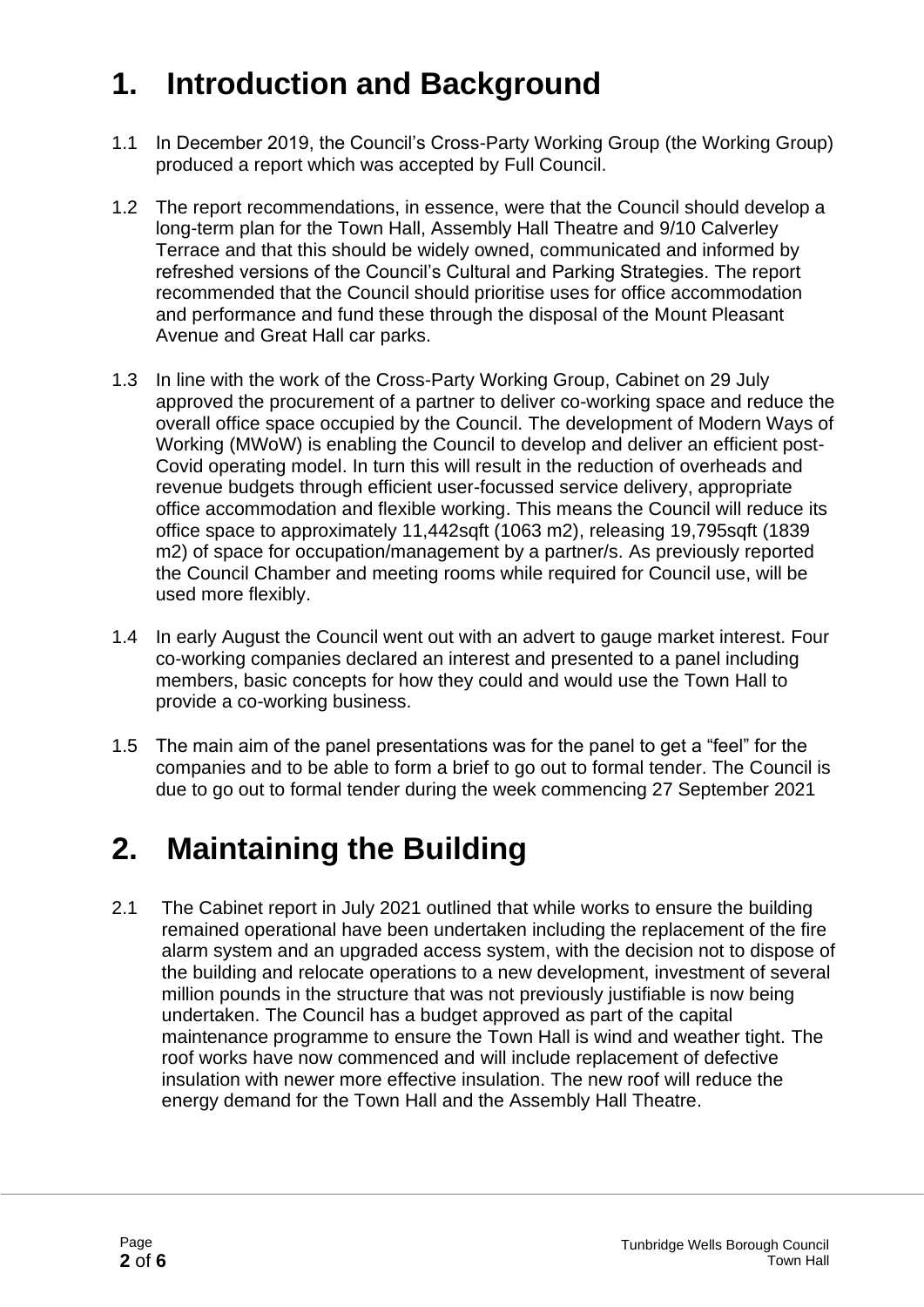- 2.2 With the Council retaining ownership of the Town Hall work to develop bids for grant funding are progressing to reduce energy demand in the building including:
	- An enhanced window replacement
	- Wholesale replacement of traditional lights with LED replacements in a new layout as part of the fit out
	- Install roof top solar units
	- Replacement heating system
	- Install ground and/or air source heat pumps
- 2.3 However the outcome will not be known before November 2021.
- 2.4 Regardless of grant funding the soft market testing made clear that further investment will be required (particularly inside the building) to make it attractive to tenants.

### **3. Budget**

- 3.1 It became clear during the soft market engagement that the type of business models being offered by the providers varies. As outlined above it made clear that further investment will be required to make it attractive to tenants. The initial responses from providers on length and type of lease arrangements vary as does the expectations in terms of the potential level of investment required in the building, from a relatively light touch investment of £250,000 prior to opening through to more serious investment of anything up to £5m in the fit out of the building.
- 3.2 It was also apparent that the precise level of investment and any decision on whether that should be funded by the provider or the Council was dependent on the business models. Differing models may enable the Council to invest upfront in exchange for a higher level of rent and profit share. Equally it may be preferable in balancing risk and reward for the Council to contribute less capital investment and receive a lower annual income.
- 3.3 In addition with record low rates of borrowing the Council may be in a stronger position to act as a funder and lend money to the co-working provider for an additional return. In all cases however the co-working provider will need to satisfy the Council's due diligence checks including performance bonds and public liability cover for the term of the contract.
- 3.4 The proposed changes to the Budget will give the Council flexibility to consider whether we might prefer to foot any up-front costs if that is determined to be the best way forward. Taking a decision prior to the start of the tender work will give potential co-working providers greater confidence and will allow us to consider a wider range of approaches. In addition the Council will work with the preferred provider to identify wider external funding opportunities that could be available to reduce the capital required from the council's resources.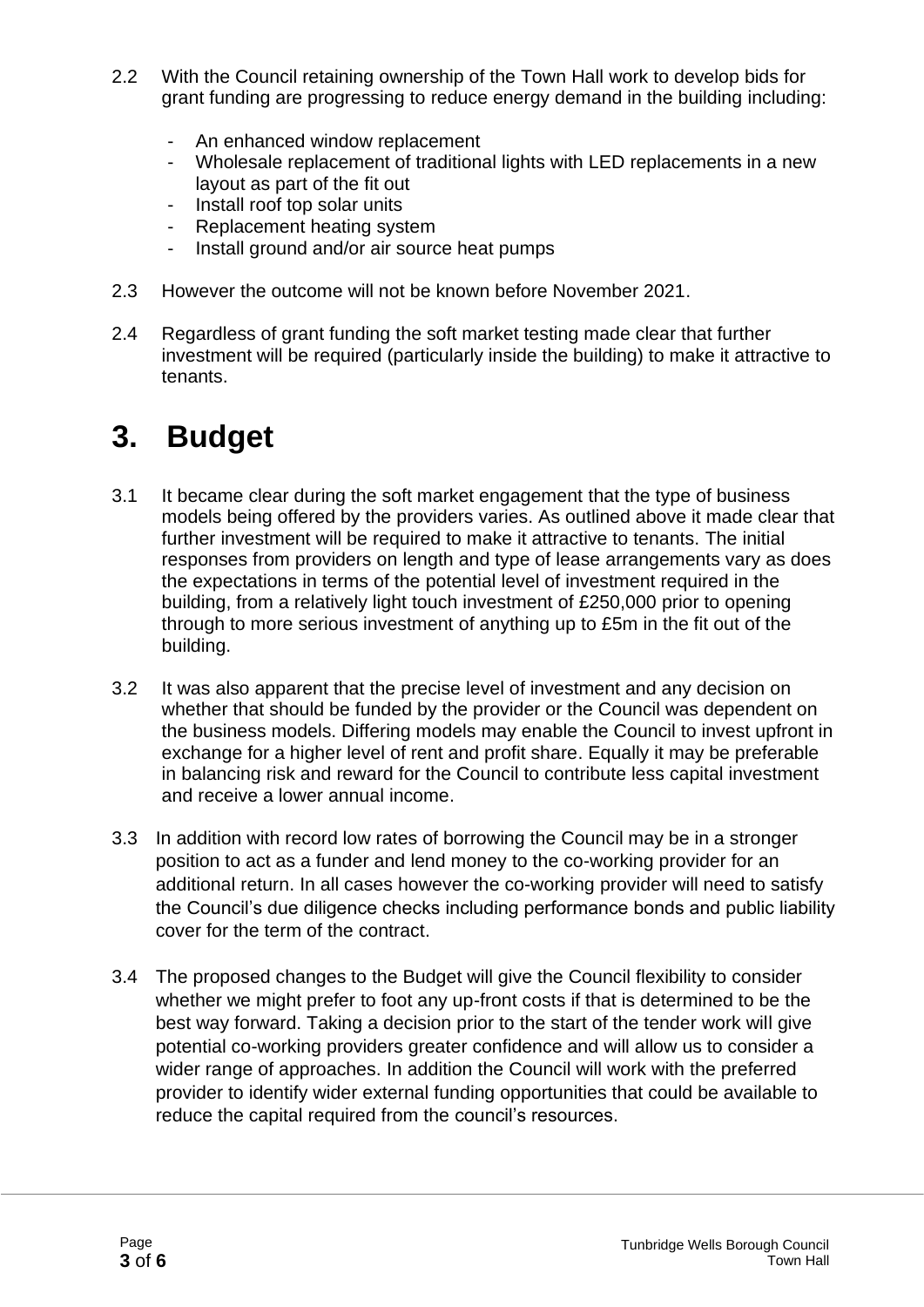3.5 To enable the Council to engage in the procurement process and enter into discussion with co-working providers to explore the most favourable approach to managing any up-front investment and apportioning revenue returns Full Council approval is sought to establish a capital budget for the Town Hall of up to £5m.

## **4. Implementation**

4.1 The Council has commenced a formal Invitation to Tender (ITT) for a co-working partner in the Town Hall. With a budget in principle established, the Council can respond to tenderer queries on approach during the process. Final proposals from tenderers will be provided by 8 November 2021. After which the Council will undertake a detailed evaluation of the responses. A report will be produced for consideration by the CCWG and including an all member briefing before being taken through the Council's formal decision-making processes. A timetable with Finance & Governance Cabinet Advisory Board and Cabinet in late December/early January is being established for approval of contract.

## **5 Cross Cutting Issues**

#### **A. Legal (including the Human Rights Act)**

The Local Government Act 1972 (the LGA 1972), section 111(1) empowers a local authority to do anything (whether involving the expenditure, borrowing, or lending of money or the acquisition or disposal of any property or rights) which is calculated to facilitate, or is conducive or incidental to, the discharge of any of their functions.

The Council also has a general power of competence pursuant to Section 1 of the Localism Act 2011 which enables it to do anything that individuals generally may do. Acting on the recommendations specified in this Report is within the Council's statutory powers as set out above. The proposal to delegate authority to the S151 Officer is in accordance with a decision that Full Council can make, taking into account the contents of this report to protect the Council's financial and commercial interests.

Claudette Valmond, Principal Solicitor - Commercial

#### **B. Finance and Other Resources**

The Council is reassessing its asset portfolio which will include asset disposals and the development of new income streams to support the delivery of services. This report proposes to release space in the Town Hall to provide new employment space and a new income stream for the Council. Initial investment in the building will be required to meet market standards from the Council and the potential partner. The opportunity to examine other benefits to the authority will become clearer as the Invitation to Tender is progressed. Establishing a budget in principle provides the scope within the procurement for dialogue regarding options subject to due diligence and consideration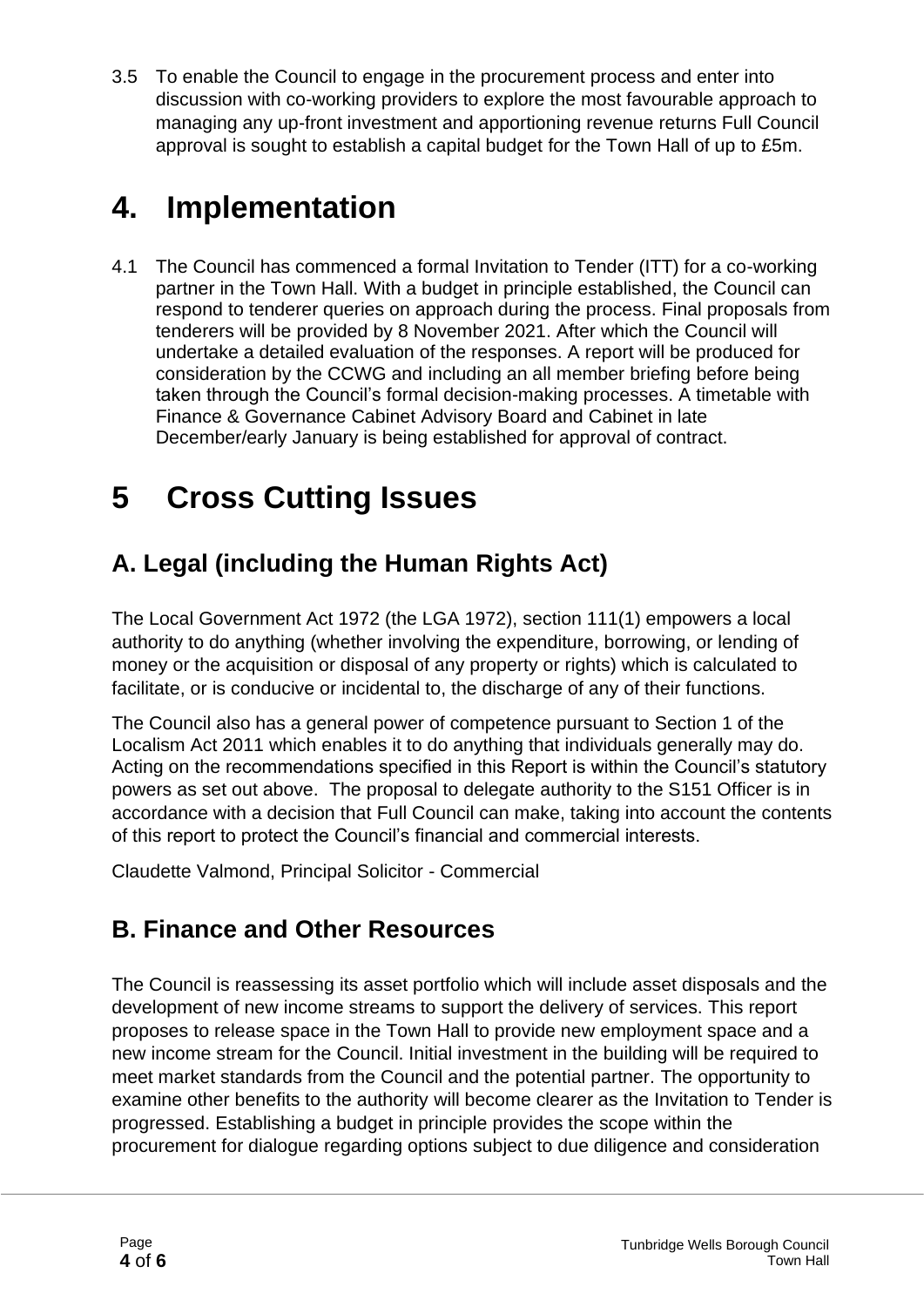of the best approach for the Council prior to a final decision. The Council and the partner will as outlined in the report need to work together to identify opportunities for external funding to reduce the capital required from the council's resources.

Lee Colyer, Director of Finance, Policy and Development

#### **C. Staffing**

There are no direct staffing capacity implications as a result of the recommendations being sought in the report. The MWoW approach and the Council moving to a reduced footprint will require planned engagement with staff on the opportunity and the revised working practices to a more hybrid way of working, particularly moving away from individual desks and moving towards an outcomes based style of management that will assist the successful transition.

Report Author

#### **D. Risk Management**

Engagement in the development work is at risk if appointment of a contractor is not completed. The report is seeking in principle but appropriate diligence will be carried out on prospective partners. The approach allows for a managed approach to consideration with authority at each stage reducing the wider financial exposure of the Council and managing the risk as appropriate. An appropriate risk register will be established for the project.

Report Author

#### **E. Environment and Sustainability**

There are no specific environment and sustainability issues in establishing a budget for the Town Hall project. Within the tender for a partner, tenderers will need to include consideration of how the project will beneficially contribute to the Councils Corporate Carbon Descent Plan and Action Plan 2021-22 to deliver net zero carbon by 2030.

Report Author

#### **F. Community Safety**

There are no specific community safety issues arising from this report.

Report Author